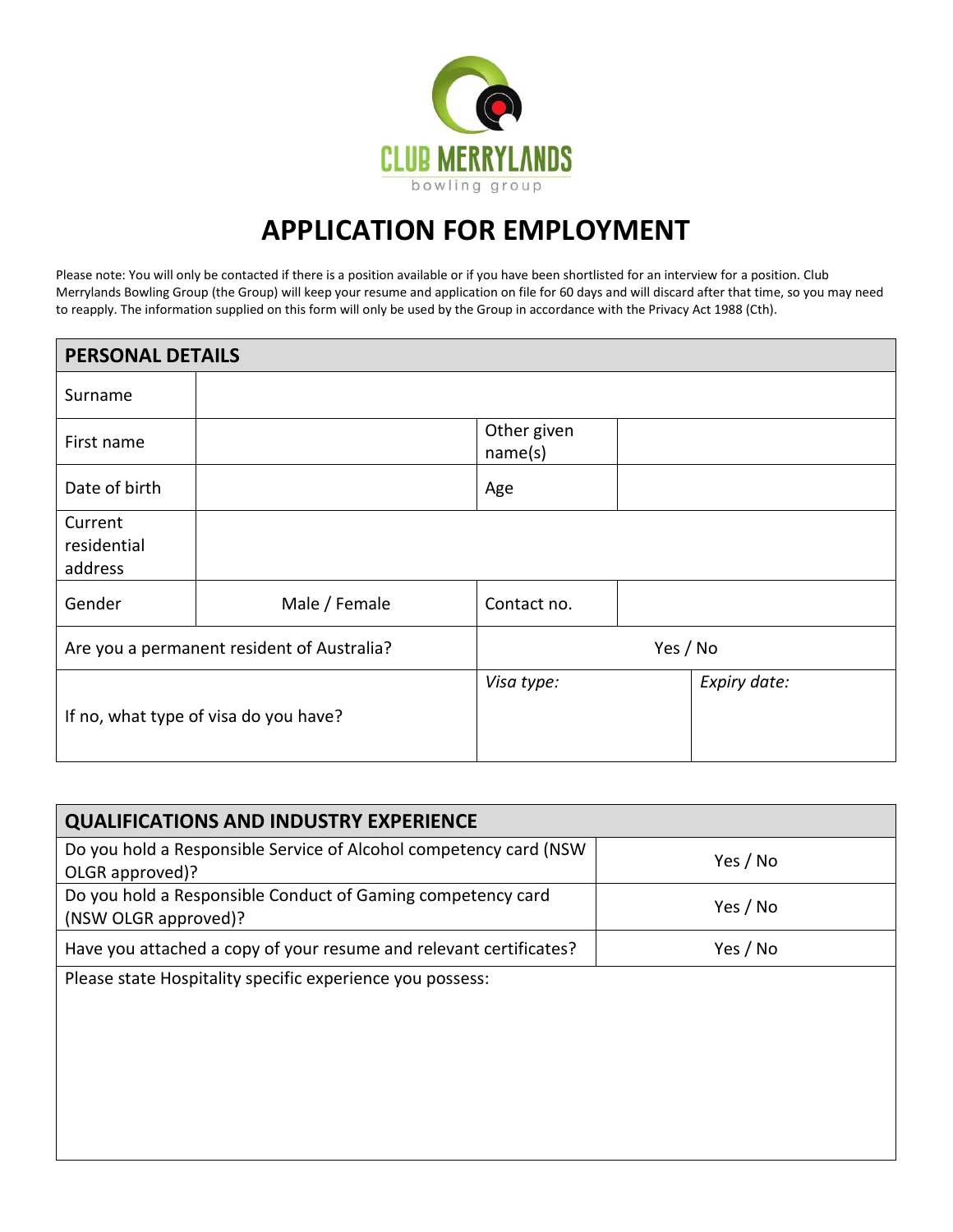| <b>HEALTH AND EMPLOYMENT</b>                                                                                                                                                                                                                                                                                                                                                                                                                                                                       |                                                                            |          |  |  |
|----------------------------------------------------------------------------------------------------------------------------------------------------------------------------------------------------------------------------------------------------------------------------------------------------------------------------------------------------------------------------------------------------------------------------------------------------------------------------------------------------|----------------------------------------------------------------------------|----------|--|--|
| To assist the Group to fulfill its obligation under the Work Health and Safety laws,<br>please disclose any disability or medical condition that you have which may:<br>a) Prevent you from performing the inherent requirements of the position you<br>are applying for<br>b) Pose a risk to your health and safety, or the health and safety of your fellow<br>employees<br>Note: Disclosure of a medical condition or restriction does not necessarily exclude and<br>applicant from employment | Yes / No                                                                   |          |  |  |
| If yes, please provide additional information.                                                                                                                                                                                                                                                                                                                                                                                                                                                     |                                                                            |          |  |  |
| Are you willing to attend a pre-employment medical assessment with the<br>Group's nominated medical examiner?                                                                                                                                                                                                                                                                                                                                                                                      | Yes / No                                                                   |          |  |  |
| Do you agree to the Group conducting a NSW Police Check?                                                                                                                                                                                                                                                                                                                                                                                                                                           | Yes / No                                                                   |          |  |  |
| Due to the Covid-19 pandemic, the Group has a mandatory vaccination policy for<br>all employees.                                                                                                                                                                                                                                                                                                                                                                                                   | Yes / No                                                                   |          |  |  |
|                                                                                                                                                                                                                                                                                                                                                                                                                                                                                                    | Have you received two doses of an approved Covid-19 vaccine?               |          |  |  |
|                                                                                                                                                                                                                                                                                                                                                                                                                                                                                                    | If not, do you have a valid Covid-19 Vaccine Medical Contraindication Form | Yes / No |  |  |
| Position applied for                                                                                                                                                                                                                                                                                                                                                                                                                                                                               |                                                                            |          |  |  |
| Category of employment                                                                                                                                                                                                                                                                                                                                                                                                                                                                             | Full time<br>Casual<br>Part time                                           |          |  |  |
| Are you able to work Shift Work, School Holidays, Public Holidays, New Years Eve,<br>Yes / No<br>possibly rotating rosters and other special events that the Group may hold?                                                                                                                                                                                                                                                                                                                       |                                                                            |          |  |  |
| Please give details of hours you are available for work (e.g. From 5pm to midnight; All day)<br>Monday Tuesday Wednesday Thursday Friday Saturday<br>Sunday                                                                                                                                                                                                                                                                                                                                        |                                                                            |          |  |  |
| Do you have your own transport?                                                                                                                                                                                                                                                                                                                                                                                                                                                                    | Yes / No                                                                   |          |  |  |
| Are you prepared to work in areas where there is cigarette smoke and/or<br>ashtrays?                                                                                                                                                                                                                                                                                                                                                                                                               | Yes / No                                                                   |          |  |  |
| Club Merrylands Bowling Group operates both Merrylands and Guildford Bowling<br>Clubs. Are you prepared to work in both venues?                                                                                                                                                                                                                                                                                                                                                                    | Yes / No                                                                   |          |  |  |
| I understand and accept that if I am employed with the Group, it will be subject<br>to a 6 month probationary period,                                                                                                                                                                                                                                                                                                                                                                              | Yes / No                                                                   |          |  |  |
| Have you ever been discharged from employment due to misconduct?                                                                                                                                                                                                                                                                                                                                                                                                                                   | Yes / No                                                                   |          |  |  |